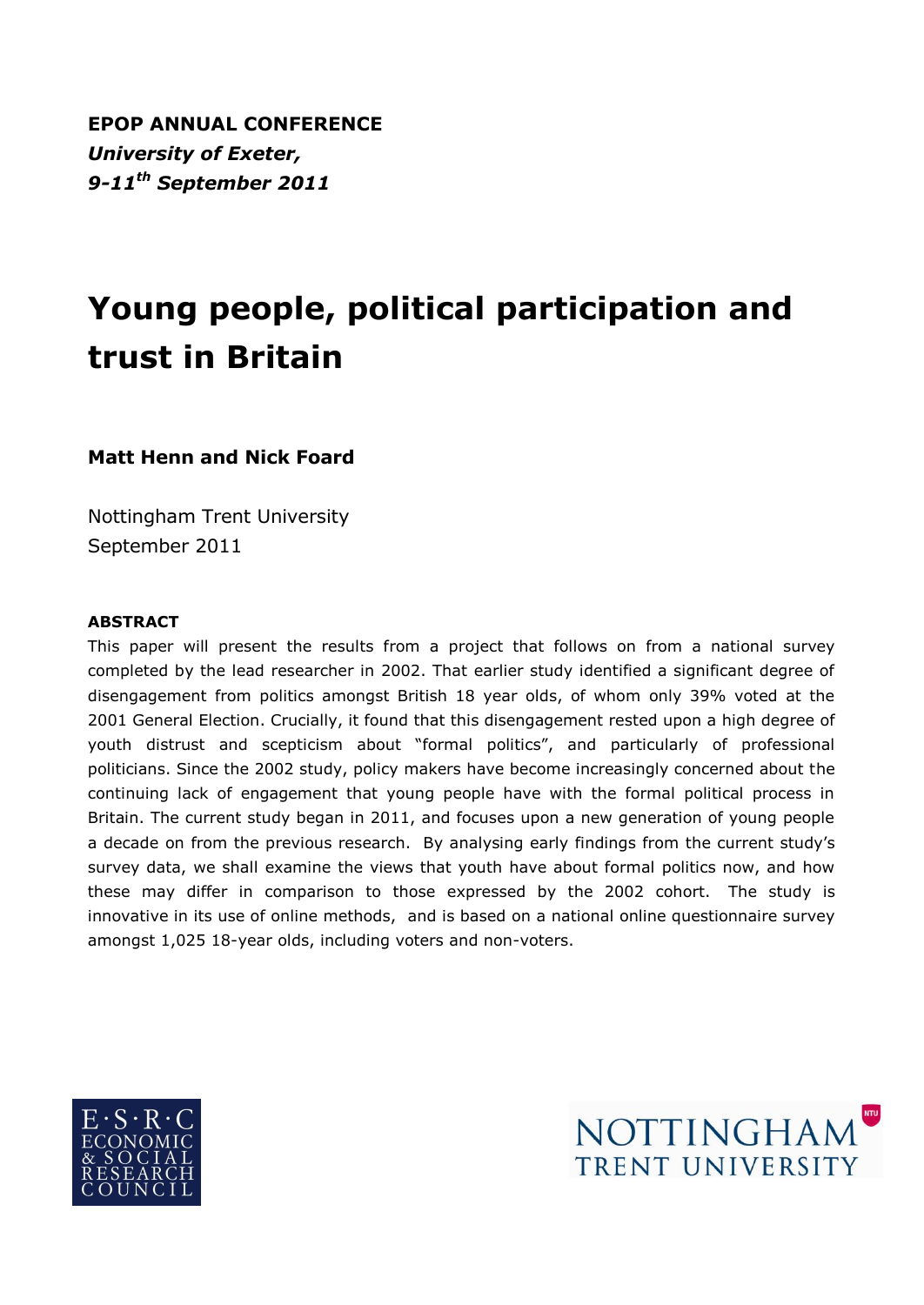#### **INTRODUCTION**

#### **Background**

1

Over the past decade, there has been growing anxiety within government circles that people in Britain are becoming increasingly disengaged from the formal political process and from democratic institutions (Ministry of Justice 2007). This concern has come to the fore largely as a consequence of the recent decline in voter participation rates. For instance, election turnout has taken a steep turn downwards, most notably at the landmark General Election of 2001 when only 59% of the eligible electorate voted. Although voter turnout at subsequent general elections has increased marginally to 61% in 2005, and then to 65% in 2010, these figures should be put into context by comparing them with previous general election outcomes where electoral participation was 75% in 1987, 78% in 1992, and 71% in 1997 (Electoral Commission 2005).

Young people in Britain are even less likely to participate in elections than are their older contemporaries. Only 39% of eligible 18 to 24 year olds voted at the General Election in 2001, falling further to 37% in 2005 (Electoral Commission 2005). Turnout within this group increased to 44% in 2010 (Ipsos MORI 2010), yet this remains well below the national average, and suggests that a large majority of those young people who registered to vote opted not to do so.<sup>1</sup> It is also a significantly lower turnout rate than recorded in earlier elections, when it was reported as 66% in 1987 (Swaddle and Heath 1992), 61% in 1992 (Butler and Kavanagh 1997), and 68% in 1997 (Jowell and Park 1998). In support of this apparent generational turnout gap, Franklin (2004) has conducted an extensive international analysis of electoral trends and concluded that age in Britain as in many other countries is a significant predictor of turnout.

It is not just in terms of election turnout that young people are differentiated from older contemporaries. The principal theme to emerge out of the existing research into the general field of young people and politics is that this generation has been characterised as dissatisfied with, and alienated from, the political process (Henn et al. 2005; Kimberlee 2002; Wattenburg 2002). Furthermore, many studies conclude that young people have comparatively lowerlevels of political knowledge than their older contemporaries (Pattie et al. 2004), and have a distinct lack of interest in (formal) politics (Park 2004). Compared with older adults, they are less likely to be politically active (The Electoral Commission and The Hansard Society 2007), display comparatively weaker commitments to political parties (Clarke et al. 2004; Tilley 2003), and are less likely to be members of such organisations (Whiteley and Seyd 2002; Sloam 2007). Indeed, the message from many such studies is that young people"s levels of political participation in general are in decline, and at a somewhat more rapid rate than is the case for older adults and also for previous youth cohorts (Russell et al. 2002). Moreover, young people have been differentiated from wider society in terms of their political views they are considered to be less conservative than older contemporaries, highly disillusioned with the operation of politics, and more sceptical of politicians (Henn et al. 2005; Pattie et al.

 $<sup>1</sup>$  Given that data suggest that many young people do not register to vote in the first place (Russell et al.</sup> 2002), this figure probably over-estimates the actual turnout rate for young people.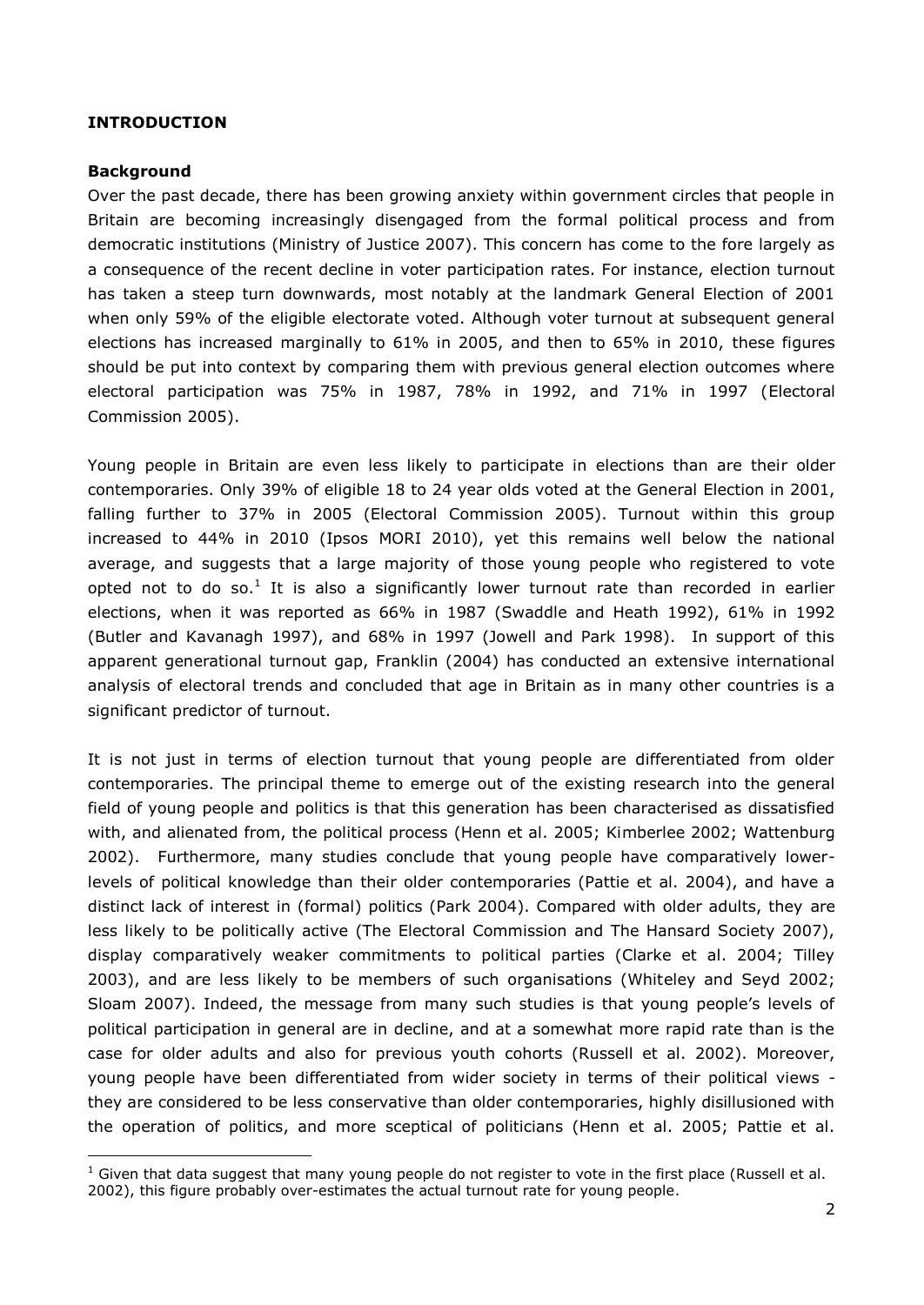2004). Furthermore, there is evidence that young people"s disengagement from politics is more pronounced than it was for previous youth cohorts (Park 1995; Kimberlee 2002).

By way of contrast, a number of recent studies have suggested that whilst young people may have little interest in formal politics, this does not signal a disengagement from all forms of politics, per se. Instead, research indicates that this group do take part in differing forms of political action (Quintelier 2007). Research conducted by Norris (2003) indicates that young people are more likely to engage in "cause-oriented" styles of politics (or what Pattie et al. [2004] refer to as 'micro-politics') than they are in 'formal' politics - participation that uses less institutionalised methods such as demonstrations, boycotts, and direct action. This generation has also taken part in localised social action activities at a higher than average rate without regarding this action as necessarily "political". Such activities include volunteering, informal community networks, informal political action, awareness-raising, altruistic acts, and general campaigning (Roker and Eden 2002). Research by Matthews (2001) also highlights the increased involvement of young people in Youth Councils and Youth Forums - participation which further challenges the notion that young people are politically apathetic. This shift in the way young people are engaging in political activity is increasingly facilitated by access to new media and technologies. Loader (2007) suggests that a "cultural displacement" is occurring in which young people's identities and forms of expression have shifted from traditional channels to those available through a new media culture; young people are having their political identity shaped by television, blogs and other websites, while actively expressing it through participatory new technologies, such as joining online single issue groups, signing online petitions, and engaging in digital media production such as creating YouTube videos (Bennett 2008).

Despite such evidence of their engagement in different types of political action, the central preoccupation with young people"s falling election turnout rates persists. This recent pattern of youth abstention from the polls has helped to create a sense of unease amongst politicians and officials that young people in particular have a disaffection from politics that is deeply entrenched and may become habit-forming; that in the medium- to long-term, the more civicoriented older generations will be replaced by this younger sceptical and election-boycotting generation (Electoral Commission and the Hansard Society 2006).

The responses of recent UK governments have been to legislate a programme of political reforms designed to reconnect the electorate – and young people in particular - to the political system (Henn and Weinstein, 2006). This has included for instance the introduction of statutory citizenship classes at schools in England in 2002, to educate young people in the nature and practices of democratic participation. Elsewhere, constitutional programmes of change have been introduced that were designed to give citizens greater access to the centres of political power and increased influence over the political process. Governments have also sought to modernise the electoral system and processes with the ambition to make the act of voting easier, and to stimulate turnout at elections.

Despite such measures, the downward trend in democratic engagement has not been arrested. Consequently, the Government acknowledged in its 2007 Green Paper, *The Governance of*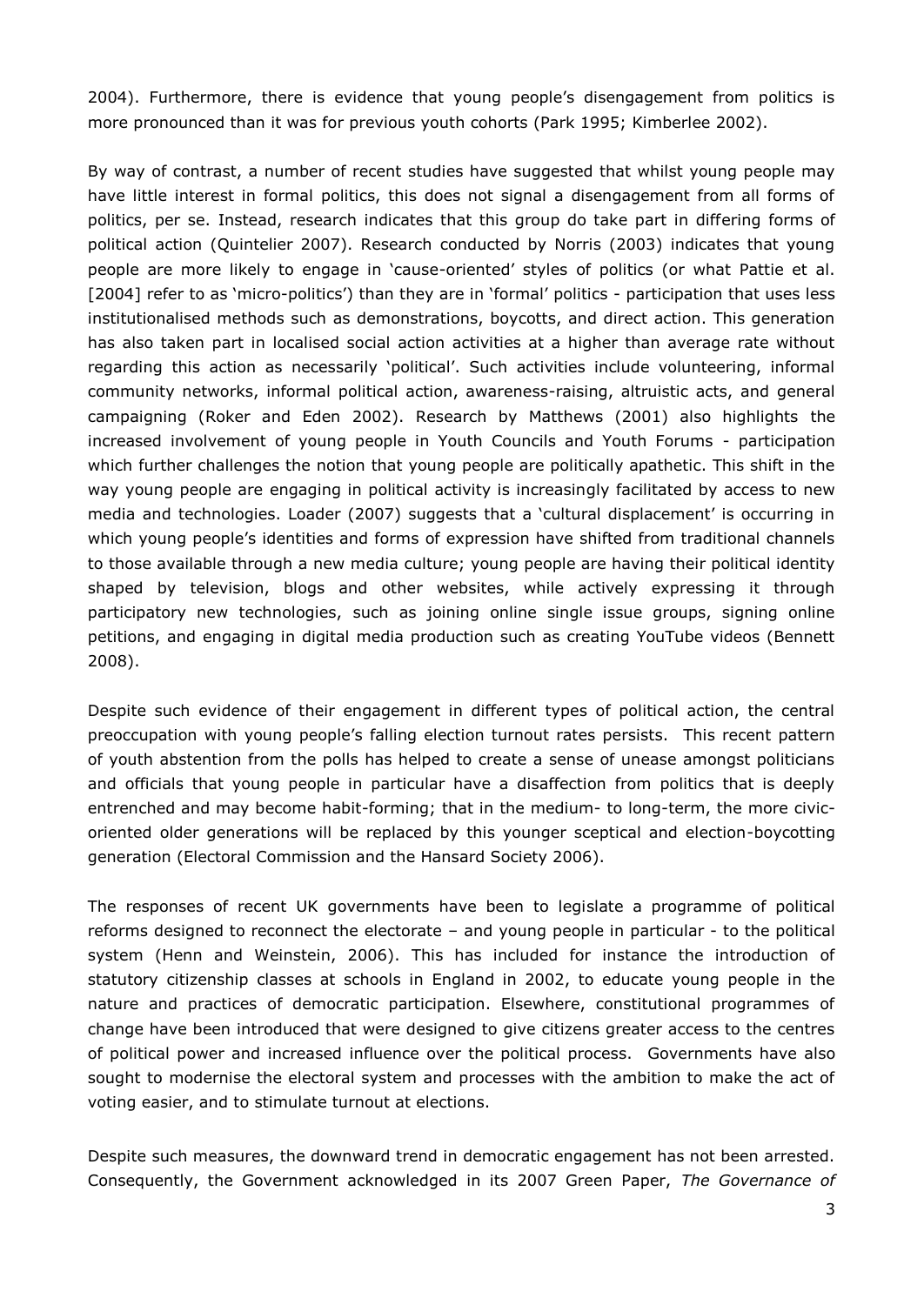*Britain*, that "*power remains too centralised and too concentrated in government… (and that) some people have become cynical about, and increasingly disengaged from, the political process*" (Ministry of Justice 2007, p.10). As an indicator of this, non-turnout of British youth at recent general elections continues to remain at levels significantly lower than was the case during the 1980s and the 1990s.

#### **Aims and objectives**

In this paper, we intend to consider the notion that young people are disengaged from the formal political process and from democratic institutions. We do this by examining young people"s political participation in Britain, and in particular the ways in which formal politics has been viewed by this youth group over the course of two parliaments. We do this by comparing data from a study conducted by the authors in 2011 with data collected by one of the authors a decade earlier (see Henn and Weinstein, 2003). This will enable a comparison to be made with the results from the original study, to assess the pattern of young people's levels of political engagement have changed in the intervening years, and if so, how have they changed. Specifically we shall address the following issues:

- Young people"s levels of interest in, and understanding of, politics and elections;
- Youth attitudes towards democracy in Britain;
- The degree of trust that young people have in political parties, politicians and democratic institutions;
- The likelihood that young people will take part in differing political activities in the future, including voting at elections;
- What the political parties need to do if they are to engage young people in the future.

## **Research design**

1

In order to examine these areas, we conducted a national online survey of 1,025 attainers (18 year olds eligible to vote for the first-time). The survey was designed to yield a representative national sample of young people from across England, Scotland and Wales, with respondents drawn from an existing and on-going online access panel.<sup>2</sup> Prior to analysis, the data were weighted to accurately reflect population estimates of gender, ethnicity and region. Given the focus of our research on this very specific age cohort, telephone interviewing using random digit dialling was deemed to be impractical, as this method would result in a large number of unsuccessful calls to households in which suitable respondents did not reside. By the same token, using general household sampling frames such as the postcode address file would have yielded a similarly large number of unsuccessful approaches. The topic of our research also made the electoral register an unsuitable sampling frame, as our study required us to include capture of any young people who were not registered to vote.

Conversely, the benefit of using a pre-existing panel to this particular study is that it enabled us to produce a sampling frame based on our specific cohort, since date of birth is one of a number of variables already known for each panel member. A sub-section of the panel was

 $<sup>2</sup>$  This online access panel is co-ordinated by leading international market research agency, Ipsos-MORI</sup> [\(http://www.ipsos-mori.com\)](http://www.ipsos-mori.com)/)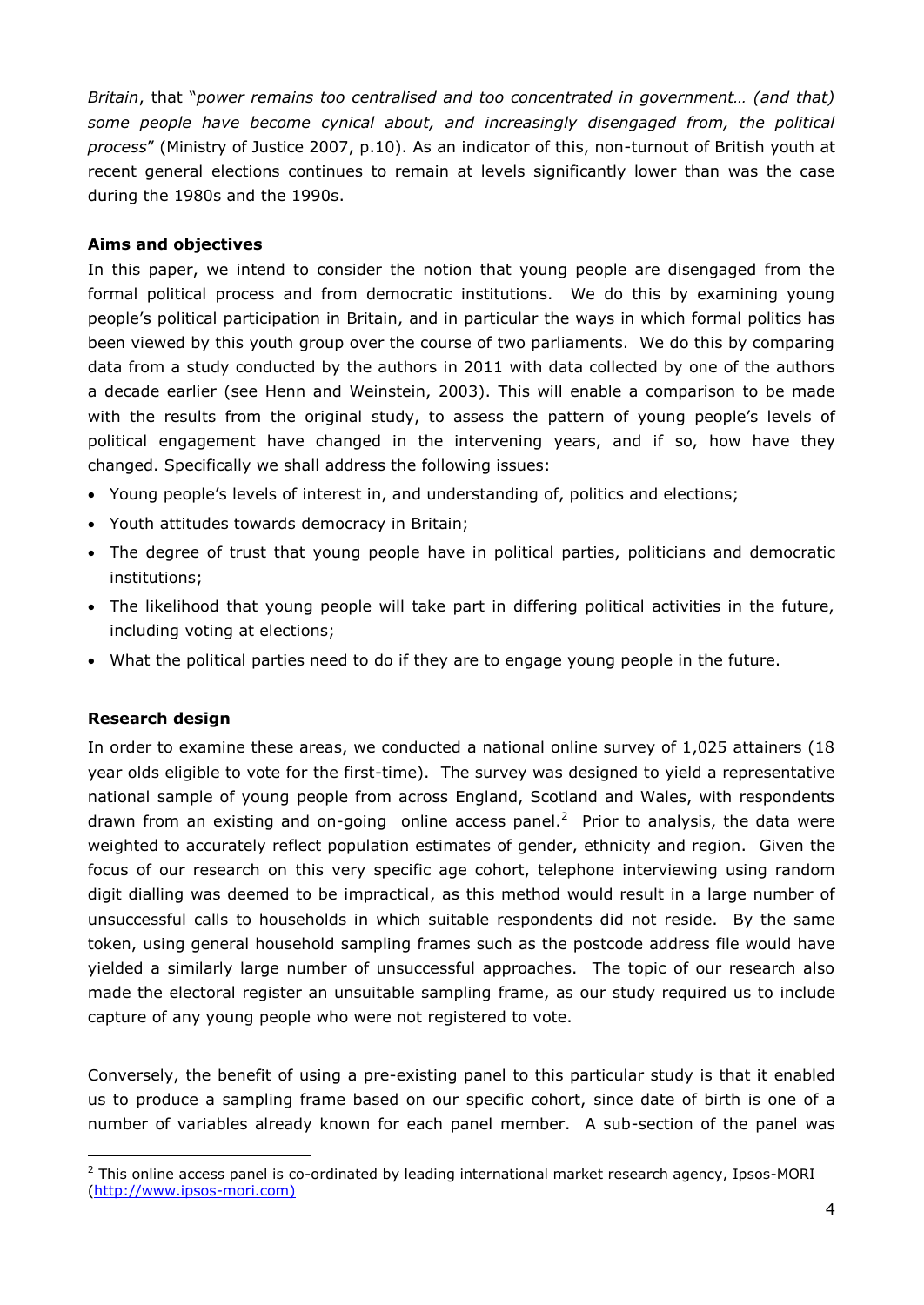identified using the criteria that respondents should have had their eighteenth birthday (and therefore be eligible to vote) before the General Election of 6<sup>th</sup> May 2010, but *after* the local and European elections of  $4<sup>th</sup>$  June 2009. This ensured that all members of our sampling frame had no voting experience prior to the 2010 General Election, and it was from this that a random probability sample of attainers was generated.

Early concerns regarding the coverage error inherent in online surveys, resulting from limited Internet access have been well documented (Hewson et al. 2002; Couper 2000), while more recently, as Internet adoption has become more prevalent, online surveys based on carefully designed probability samples have been demonstrated to be representative (Chang and Krosnick 2009). Moreover, Internet access and usage rates of the cohort of interest in our study differ substantially to those of the general population; in 2011, the Office of National Statistics estimated that 98.7% of 16-24 year olds had used the Internet (Office for National Statistics 2011). Additionally, Ipsos-MORI make use of a combination of online and offline recruitment methods. This mixture of recruitment techniques helps to ensure that, while the data collection takes place online, the sample is not generated exclusively from *regular* Internet users; this approach was designed to mitigate against any sampling bias that might have derived from an exclusively online sample selection method.

The questionnaire was designed to enable close comparison to the study conducted by one of the authors in 2002 (see Henn and Weinstein 2003), and the majority of questions from the previous questionnaire have been repeated. Following consultation with representatives from political parties and interested youth-oriented user groups, a small number of additional questions were included to allow for the exploration of specific issues which have come to the fore since the previous study. Data collection took place from  $20^{th}$  April to  $4^{th}$  May 2011, thereby ensuring that respondents had not yet had the opportunity to vote in the AV referendum of  $5<sup>th</sup>$  May 2011.

# **RESULTS**

## **Political Engagement**

Our research reveals evidence that, far from being apolitical and apathetic, young people *are* interested in political matters, and are more so than were their predecessors in 2002. When asked about politics in general, 63% of respondents replied that they had *some* or *more* interest in the topic, which compares with 56% expressing such an interest in 2002. Only 12% of our survey participants reported that they had *none at all* (13% in 2002). Furthermore, nearly two thirds of the young people who took part in our survey (64%) said that they were interested in the General Election held in May 2011 (only 14% had *no interest at all*). This represents a significant positive shift in engagement since the 2002 study when only 48% signalled such interest. We also found that a small majority (54%) considered that they would discuss politics with friends and family in the future, the same proportion as had reported as such in 2002. Taken together, these results seem to run counter to popular thinking that young people are dismissive of political matters. Indeed, the current generation of 18 year olds seem to have more interest in politics and in elections than the cohort of young people who took part in our 2002 study.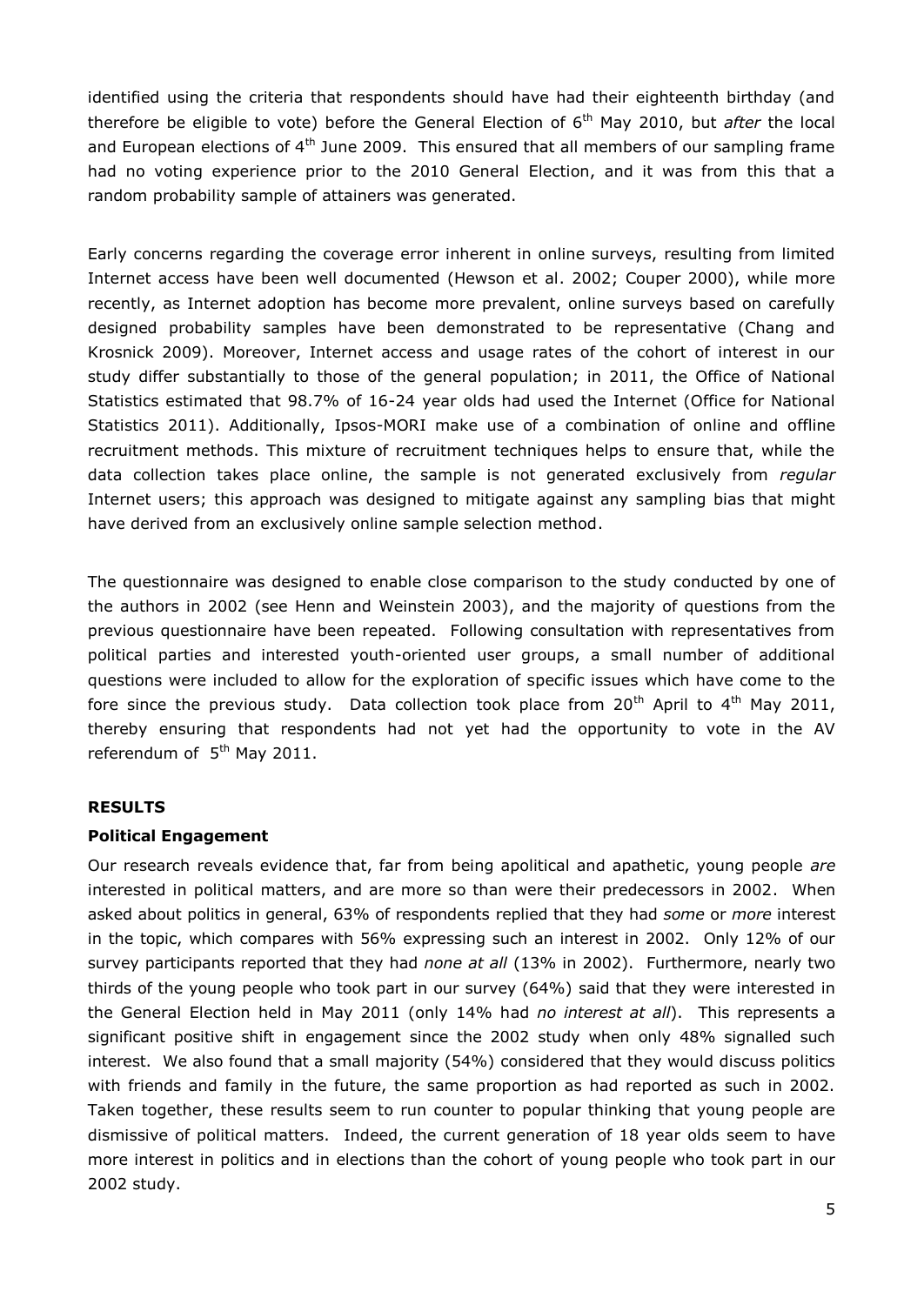As a further indicator of their level of political engagement, we asked an open question designed to identify the single most important issue to them at the moment. A surprisingly high 90% of young people in the survey answered this question. The responses were generally quite detailed and sophisticated, demonstrating a particular engagement with political and current affairs. Figure 1 indicates that they have a very clear youth-oriented agenda, expressing anxiety about their immediate educational and employment prospects. Nearly a third of our sample (32%) prioritised concerns over the future of higher education and of how young people might survive their university careers (higher education tuition fees - 18%; student debt - 8%; cuts in education - 6%). An equal number of young people (32%) were concerned about employment- and finance-related issues (job prospects for young people – 12%; the economy/ recession – 11%; unemployment and factory closures – 5%; finances/ money – 4%). The remaining group of young people prioritised a considerably broader agenda, which included race relations and immigration (4%), the way that the country is governed (3%), government spending cuts (3%), taxation (2%), health care (2%), and defence, foreign affairs and terrorism (2%). A further 10% mentioned other issues. These results seem to contradict the conventional view that young people take little interest in political affairs.



# **Figure 1: Issues of Most Concern**

# **Understanding and knowledge of politics**

Despite young people's continuing interest in politics, the data from the 2011 study broadly reflect the messages from the 2002 youth cohort that a large number of young people continue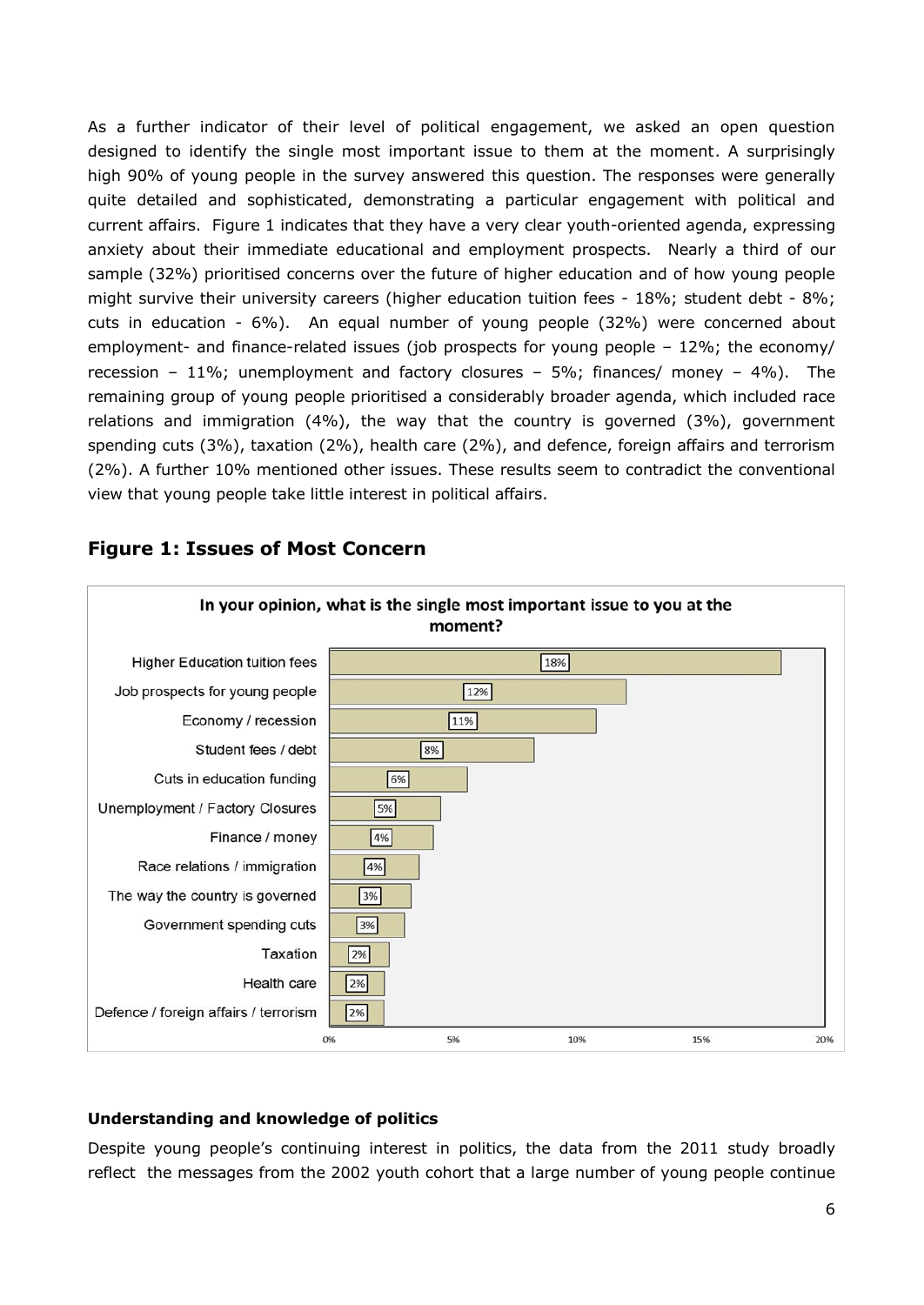to lack confidence that they have as much knowledge or understanding of government and politics as they would like. The larger group of young people (53%) seemed secure in their knowledge of political parties when it comes to deciding how to vote at election times, although a sizeable minority (47%) claimed that they do not. Interestingly, this represents an almost exact reversal from the 2002 study, when the larger group of young people lacked confidence by a margin of 55% to 45%. However, young people clearly feel less confident of their knowledge and their understanding of politics *in general*. Half of the young people taking part in the study (47%) considered that they don"t know enough about what is going on in politics in general, and only a fifth (22%) felt that they did.<sup>3</sup> This suggests only a marginal reduction in the degree of apprehensiveness amongst young people when compared with members of the predecessor 2002 youth cohort, when the corresponding figures were 53% and 24% respectively. A similar number of the respondents (50%) doubted their *understanding* of what is going on in government and politics, and only a fifth (19%) expressed any confidence. Again, these figures suggest that there remains significant hesitancy in understanding of politics amongst young people today, although this is less marked than was reported by the previous youth cohort in 2002 (55% to 25%).

Combining these three questions as a single measure, we found that overall, 55% lacked confidence about their knowledge and understanding of British politics, with only 36% having confidence in such matters. The corresponding figures from the 2002 youth cohort study were 60% and 34%, indicating a marginal upward trajectory in young people"s confidence levels. Nonetheless, these data suggest that for whatever reason, the message about British political life and political affairs is not effectively reaching young people.

We also asked two questions designed to tap into the impact that the 2001 introduction of statutory citizenship classes in schools had had on young people"s general understanding of politics.<sup>4</sup> A quarter of our survey participants (25%) reported that they had taken a GCSE in Citizenship Studies; of these, 64% claimed that in doing so, their knowledge and understanding had either increased by *not very much* or indeed by *not all.* This suggests a relatively marginal positive impact of formal citizenship classes on the knowledge and understanding of the 18 year olds in our study.

## **Political power and influence**

<u>.</u>

Results from our survey indicate that young people do not feel that they can influence the decision-making process. Comparing the percentages of those who agreed with those who disagreed on a number of statements concerning this matter, the data reveal that young people in 2011 feel just as powerless, politically, as did the 2002 youth cohort:

 Only 15% agreed with the statement that *"the government generally treats young people fairly"*, whilst more than half (52%) disagreed. This represents a considerable deepening

<sup>3</sup> Those who responded "*Neither Agreed Nor Disagreed*" group, we define as waverers, and are excluded from these and subsequent analyses of the data so that we can more easily compare the responses of those who hold *directional* views.

<sup>4</sup> These questions were not asked in 2002.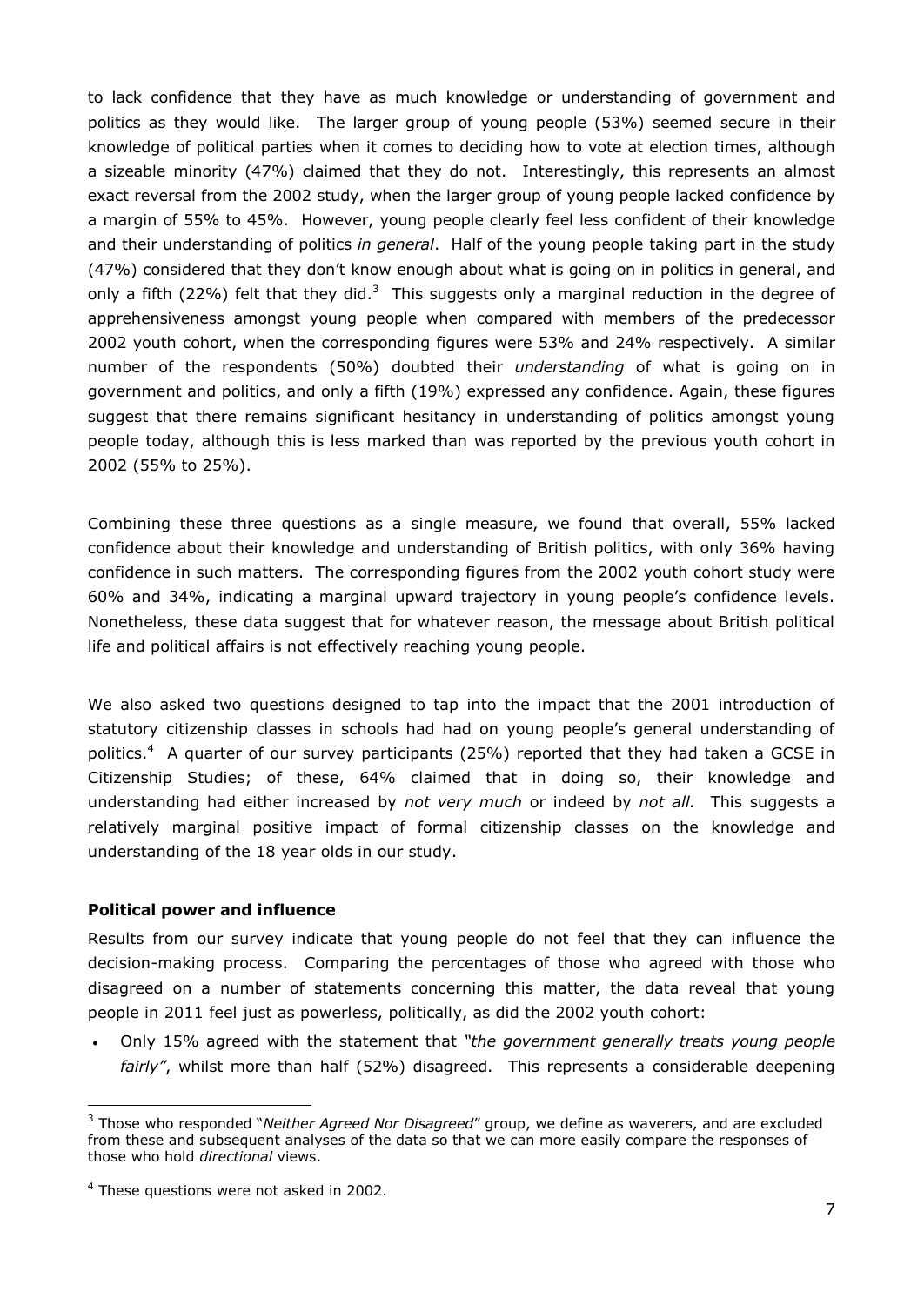over time of negative perceptions of the government's approach to young people (with corresponding figures reported in the 2002 survey of 23% and 42% respectively).

- Substantially more (69%) agreed with the sceptical assertion that *"there is a big gap between what young people expect out of life and what we actually get"*, and only a small fraction (6%) disagreed. This represents a widening since 2002 of the distance between those feeling disenfranchised (64%) and those not (12%).
- By a margin of 51% to 15%, the greater number of today"s cohort of young people agreed, rather than disagreed that "*young people like me have no say in what the government does"*. This compares with a similar (albeit slightly larger) gap recorded in the 2002 study when the corresponding figures were 62% and 21% respectively.
- The 2011 youth cohort clearly feel that *"there aren"t enough opportunities for young people like me to influence political parties"*. Although the distance between those who agreed (61%) and those who disagreed (7%) with this statement is smaller for the current youth cohort than it was for the 2002 cohort (71%:7%), it remains a considerable one.
- An overwhelmingly large majority of respondents considered that they had little or no influence on "*the decisions that are made on (their) behalf by the government and politicians*" (61%). This compares with only 5% who felt that they had any influence at all. The corresponding figures for 2002 (82% and 3%), suggest a decline in this fatalistic outlook, but nonetheless, there remains a significant degree of pessimism amongst today"s generation of young people about whether they can help shape and have impact on politics and political affairs.

By combining the results from several related questions, we were able to create an index that demonstrated that only 13% considered that there existed meaningful opportunities open to them to influence the political scene, while six times as many young people (75%) denied having access to any such opportunities. This margin of difference (62%) is somewhat less than identified in 2002, when the corresponding figures were 12% and 84% respectively (with a margin of difference of 72%). However, it nonetheless implies that today"s generation of 18 year olds remain almost as doubtful about their abilities to gain access and influence over the political process as did their predecessors a decade earlier.

Table 1 summarises the responses to a series of questions concerning young people"s evaluation of those methods of political activity that *are* actually open to them. Interestingly, the data reveal that they consider that these *formal* methods of political activity *are* effective in terms of influencing government. This indicates perhaps that they have some faith in the democratic process. When considered alongside the findings noted above (that this 2011 youth cohort feels that the political system remains relatively closed to them), we might conclude that despite feelings of general political powerlessness, young people do appear to have faith in the democratic process itself, and are generally supportive of the *notion* of elections – the key means open for people to formally participate in politics.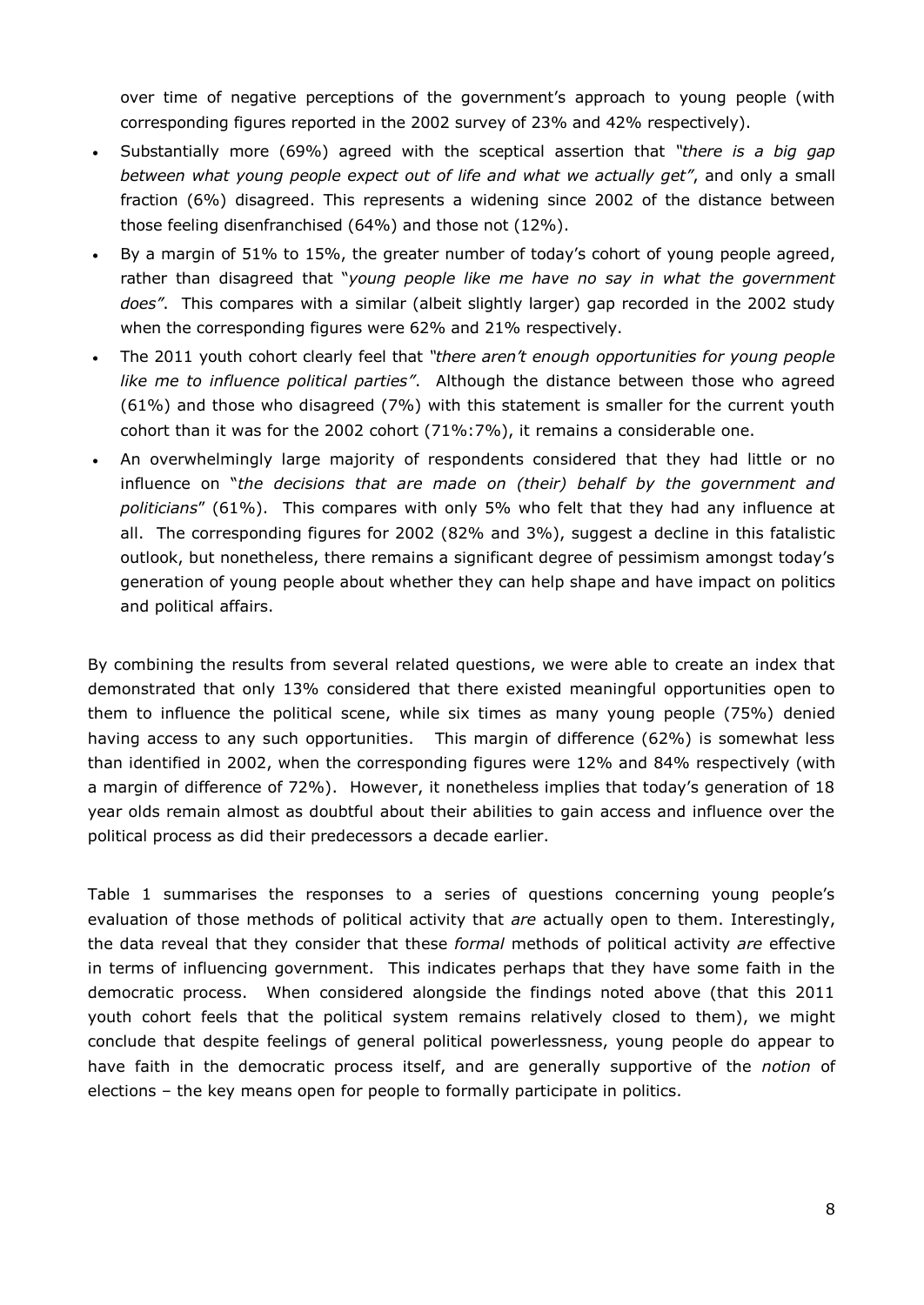## **Table 1: Political activity (%)**

| How effective do you think (is) for<br>influencing government? | <b>Effective</b> | <b>Not</b><br>effective |
|----------------------------------------------------------------|------------------|-------------------------|
| Voting in a general election                                   | 61               | 28                      |
| Voting in a local election                                     | 53               | 36                      |
| Being a member of a political party                            | 46               | 37                      |

## **Confidence in the Democratic Proces***s*

<u>.</u>

The data reveal that more young people said they were satisfied (48%) than were dissatisfied (32%) with the way democracy works (although 20% stated that they were "Not sure"). This represents an increase in the satisfaction levels recorded in the 2002 cohort study.<sup>5</sup> Combining a number of survey questions into a single index of attitudes to elections, we find that half (49%) believe in the electoral process, against 37% who hold more sceptical views. This represents a slight decrease since the 2002 study in the gap between "electionsupporters" and "election-sceptics", when the former group outnumbered the latter by a margin of 51% to 35%.

Table 2 reports the extent to which the 18 year olds in our 2011 survey either agree or disagree with a series of questions about elections, and compares this with findings from the 2002 cohort (figures in brackets). Examination of the individual items broadly indicates that young people do have a general attachment to, and confidence in, the democratic process, and they are typically more positive about elections than were the 2002 cohort. They appear to have an appreciation of civic duty, and also to feel a sense of satisfaction now that they have gained the right to vote. The data seem to indicate that this youth cohort, like their predecessors from 2002, consider that elections do matter in terms of forcing politicians to listen to and engage in talk with voters, and that they keep politicians broadly accountable.

Interestingly, there is a significant reversal of the findings from 2002, when that previous youth cohort were considerably more likely to disagree (44%) than agree (28%) that by voting they *could really help to change the way that Britain is governed*. In contrast, the current youth cohort was more likely to agree than disagree with this statement. Nonetheless, only a third (36%) of them expressed such a positive view, and the gap when measured against the dissenters (29%), was only 7%. This perhaps suggests only tentative support for the idea that elections can have a real and meaningful impact on government.

<sup>5</sup> However, It should be noted that in the 2002 study, a different scale was used; there, a 5-point Likert scale was deployed that included a mid-point ("*Neither Satisfied Nor Dissatisfied*" – 28%). Excluding this point (and those responding "*Not Sure*"), the corresponding figures for those who were satisfied against those who were dissatisfied were 31% and 26%.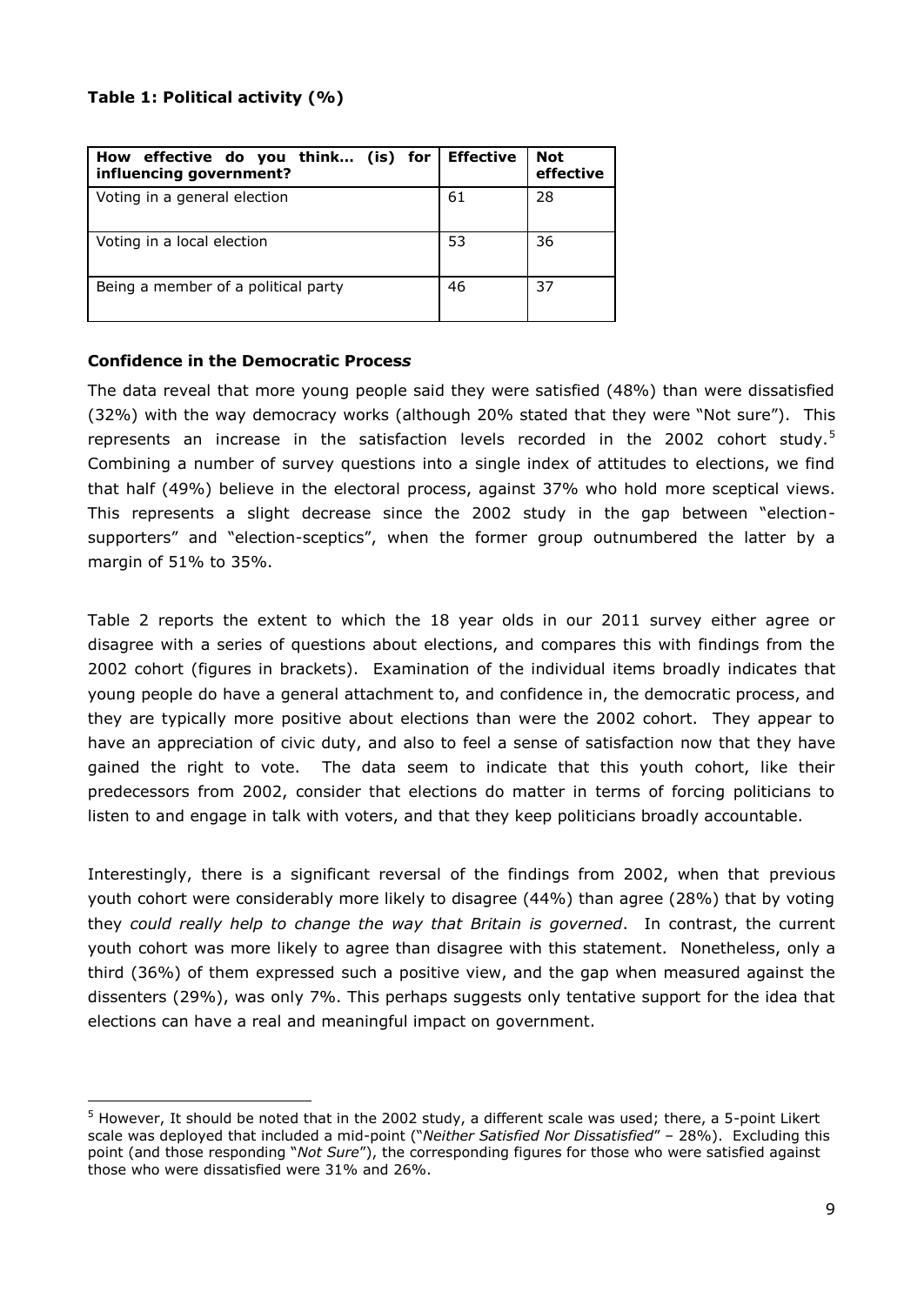#### **Table 2: Support for the Democratic Process (%)**

|                                                                                                            | Agree<br>(2002) | <b>Disagree</b><br>$(2002)^6$ |
|------------------------------------------------------------------------------------------------------------|-----------------|-------------------------------|
| I feel/would feel a sense of satisfaction when I vote/ if I                                                | 51              | 14                            |
| voted.                                                                                                     | (44)            | (22)                          |
| I would be seriously neglecting my duty as a citizen if I<br>didn't vote.                                  | 45              | 22                            |
|                                                                                                            | (43)            | (32)                          |
| Having regular elections forces politicians to listen carefully<br>to public opinion.                      | 50              | 20                            |
|                                                                                                            | (51)            | (27)                          |
| Elections give voters an opportunity to tell politicians what<br>they think is really important.           | 53              | 18                            |
|                                                                                                            | (44)            | (32)                          |
| help to keep politicians accountable<br>for the<br>Elections<br>promises they make.                        | 43              | 31                            |
|                                                                                                            | (42)            | (36)                          |
| By voting/ if I voted, I feel as if I can/ could really help to<br>change the way that Britain is governed | 36              | 29                            |
|                                                                                                            | (28)            | (44)                          |

Furthermore, the 18 year olds from this current cohort also recognise that elections as a method of democratic participation are limited, and they are broadly sceptical that the *outcomes* from such democratic contests are positive. A majority (57%) claimed that although elections allow voters to express their opinions, they don't really change anything. Only 15% dissented from this sceptical statement. The corresponding figures in 2002 were 60% and 22% respectively. Perhaps not surprisingly therefore, there is a noticeable gap between those who would only vote in an election if they cared who won (40%) and those who disagreed with that particular view (27%). The 2002 cohort figures were 47% and 30% respectively, signalling that there has been a marginal fall in the gap between election sceptics and electionsupporters, from 17% to 13% over time. This suggests that young people remain serious and discerning (sceptical) observer-participants of the electoral process, rather than merely uninterested and apathetic onlookers.

Particularly revealing, is that whereas a significant gap was identified in the 2002 study between those who agreed (24%) and those who disagreed (49%) with the sceptical statement that "*All things considered, most elections are just a big waste of time and money*", there are almost as many election doubters within the current 2011 cohort (32%) as there are election believers (33%). This represents a significant fall in the election supporter/sceptic gap, from 25% in 2002 to only 1% today. This finding adds weight to the conclusion that 18 year olds today are broadly in support of the principle and system of elections and of the democratic process, but that they lack confidence in the actual election outcomes.

Notwithstanding their doubt over the value of elections in facilitating meaningful change, over two thirds (69%) of our sample of young people claimed to have participated at the 2010 General Election - their first occasion to cast a vote. Although we do not know the precise figures for the proportion of 18 year olds who voted at that contest, this survey response probably over-estimates the number of those that did so, and compares with 44% of the

 $6$  2011 results reported, with results from the 2002 survey reported in brackets here and in subsequent tables.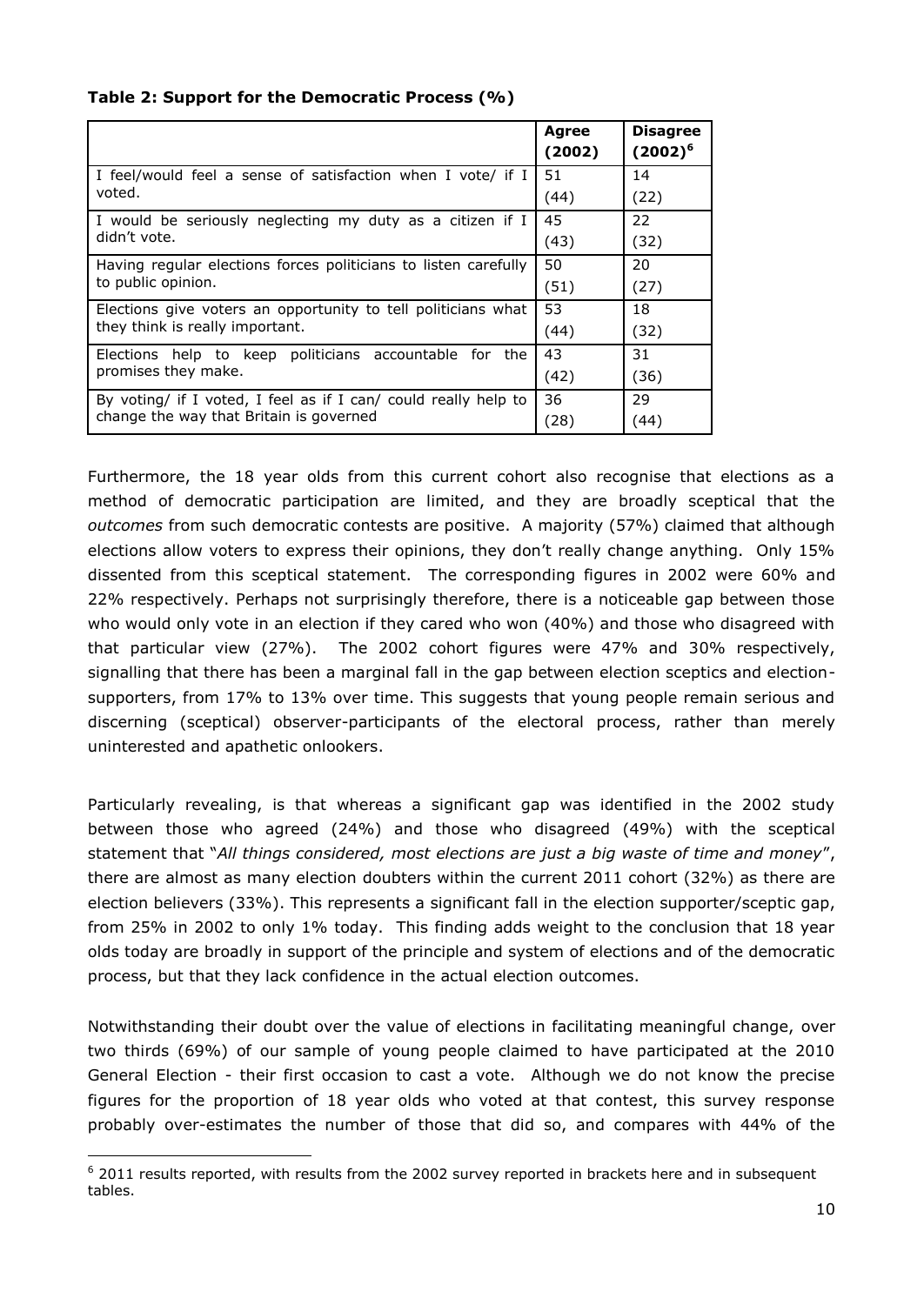broader 18-24 year old age group (Ipsos MORI 2010).<sup>7</sup> Of the "voters", by far and away the largest group (60%) were motivated to cast their ballot on the basis of party policies. Interestingly, as few people voted in line with family tradition (8%) as had cast their vote in support of a local candidate (7%), or for a particular party leader (7%) or had voted against one of the other parties or candidates (7%). A marginally smaller proportion of this cohort of young people had really preferred another party but considered that it stood no chance of winning in their constituency (6%). Finally, a small group (3%) claimed that they had followed the advice of their friends.

Respondents were then asked how likely it was that they might take part in various types of political activity over the next few years. As Table 3 indicates, this 2011 youth cohort support the idea of elections, and in principle, large numbers claim that they would consider voting at future contests. Indeed, they are more likely to profess an intention to vote in future elections than were those questioned as part of the 2002 cohort study; they are also less likely to report that they intend to abstain.

|                                               | Likely | <b>Unlikely</b> |
|-----------------------------------------------|--------|-----------------|
|                                               | (2002) | (2002)          |
| Vote in the next UK general election          | 64     | 16              |
|                                               | (67)   | (16)            |
| Vote in the next local council election       | 53     | 21              |
|                                               | (46)   | (32)            |
| Vote in the next election for the European    | 42     | 28              |
| Parliament                                    | (35)   | (37)            |
| Vote in the next Scottish Parliament election | 64     | 14              |
|                                               | (N/A)  | (N/A)           |
| Vote in the next Welsh Assembly election      | 58     | 17              |
|                                               | (N/A)  | (N/A)           |
| Vote in the next London Mayoral election      | 59     | 21              |
|                                               | (N/A)  | (N/A)           |

## **Table 3: Future voting intentions (%)**

<u>.</u>

We then asked a series of questions concerning respondents' likelihood of offering formal support to the political parties. The results suggest that as was the case with 18 year olds from the 2002 study, today"s generation of young people cannot bring themselves to actually support the main political parties in practice. Only 6% reported that they would be likely in the future to give money to any of the political parties, and 76% would not. A similarly small fraction of young people stated that they would actually be prepared to work for a political party or a candidate in an election campaign (8%), and the overwhelming majority (70%) reported that they would be *unlikely* to ever do so. Finally, only 22% of this particular youth

 $7$  The over-estimation of voting recall is not uncommon in surveys of this nature. For instance, the 2010 British Election Study reports that 90% of respondents to the post-election Internet survey claimed to have voted, compared to the actual turnout of 65% (Clarke et al., 2010).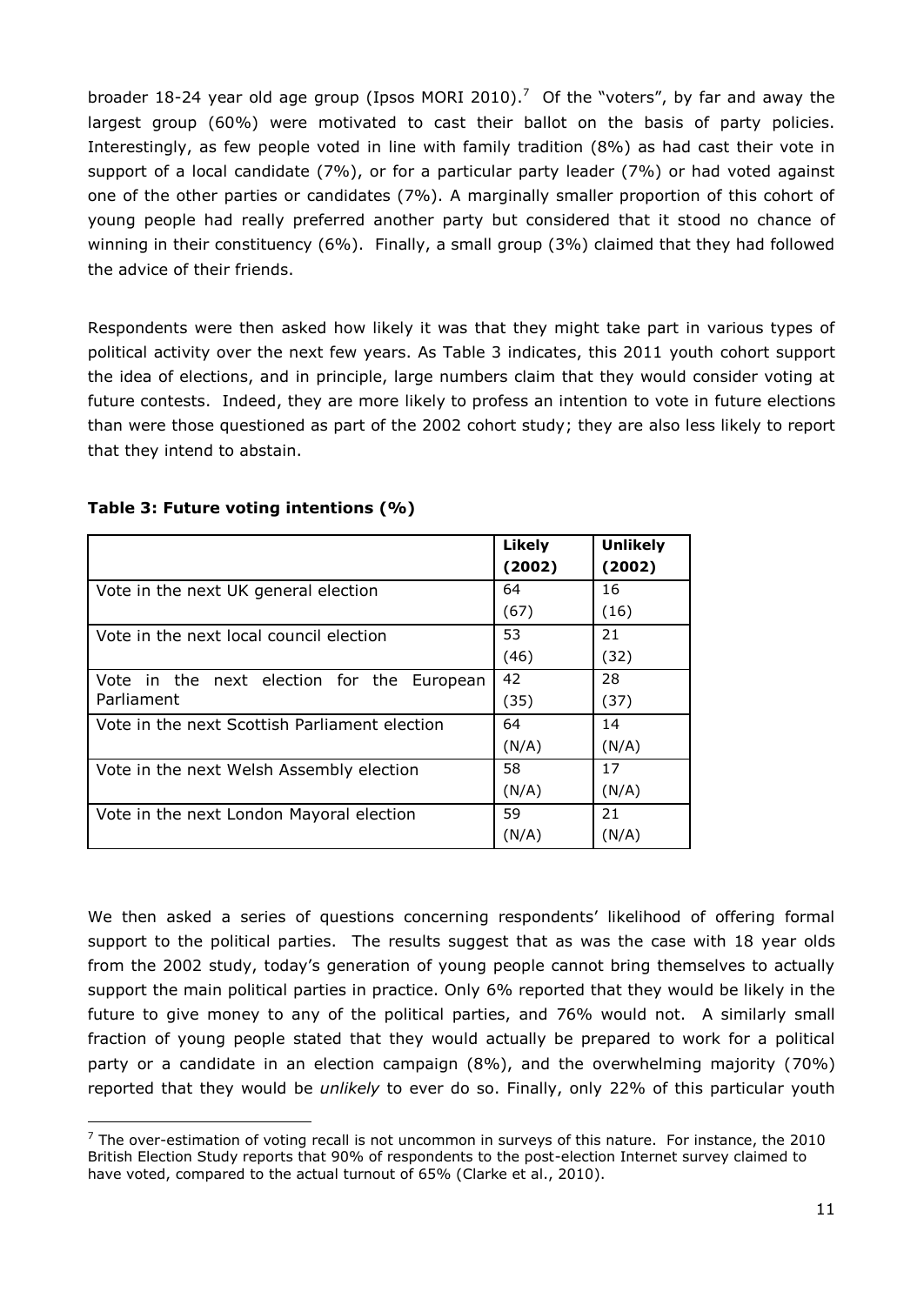cohort claimed that they would ever consider trying to convince someone else how to vote (50% would be *unlikely* to do so). These figures broadly reflect the findings from the 2002 cohort of 18 year olds.

## **Trust in political parties and professional politicians**

Responses to a series of questions about the political parties and professional politicians provide the very clear view that the 2011 cohort continues to hold a deep antipathy towards, and distrust in, these political players – and that these feelings are as strongly felt today as they were by the 2002 predecessor cohort.

When asked what they think about the ability of the political parties to find suitable people to run for parliament, only 23% considered that they do a good job in this process; a slightly larger group (28%) felt that this is not the case, while the dominant group (49%) was uncertain. $8$  This finding suggests a somewhat less than positive endorsement of the political parties and professional politicians. What is certain is that young people continue to have a relatively low level of party identification (34%) compared to those who reported that they do not connect with any particular political party (58%). These findings compare with a slightly smaller level of party identification (28%) reported by the 2002 cohort (59% without any such identification).

Furthermore, other findings within the study support the view that young people today have little trust or confidence in the political parties and professional politicians. Our results tend to reinforce those from a number of previous studies that show an apparent disconnection from party politics – in many cases this is very noticeable indeed. We created an index based on several questions from the survey which summarises young people"s perceptions of political parties and professional politicians. Only a tenth (10%) of this particular cohort of young people were positively disposed towards these political players, whereas the vast majority (80%) held a negative view of them. These figures are broadly comparable with those recorded for the 2002 cohort (13% and 85% respectively).

A detailed examination of the specific views that young people have of politicians and the political parties is revealed in Table 4. These data indicate that young people appear to hold deeply sceptical views of these political players and of the way that they conduct their activities – and that the strength and direction of these views is not appreciatively different from those offered by the predecessor youth cohort from 2002. This suggests that youth distrust of parties has not appreciably diminished with time.

Furthermore, the majority of this 2011 youth cohort considers that the political parties are remote, and do not seek to positively connect with young people or their concerns - beyond trying to win their votes. By a considerable margin (52% to 10%), this generation tended to disagree that political parties do a good job of listening to young people"s concerns and then

<sup>8</sup> This question was not asked in 2002.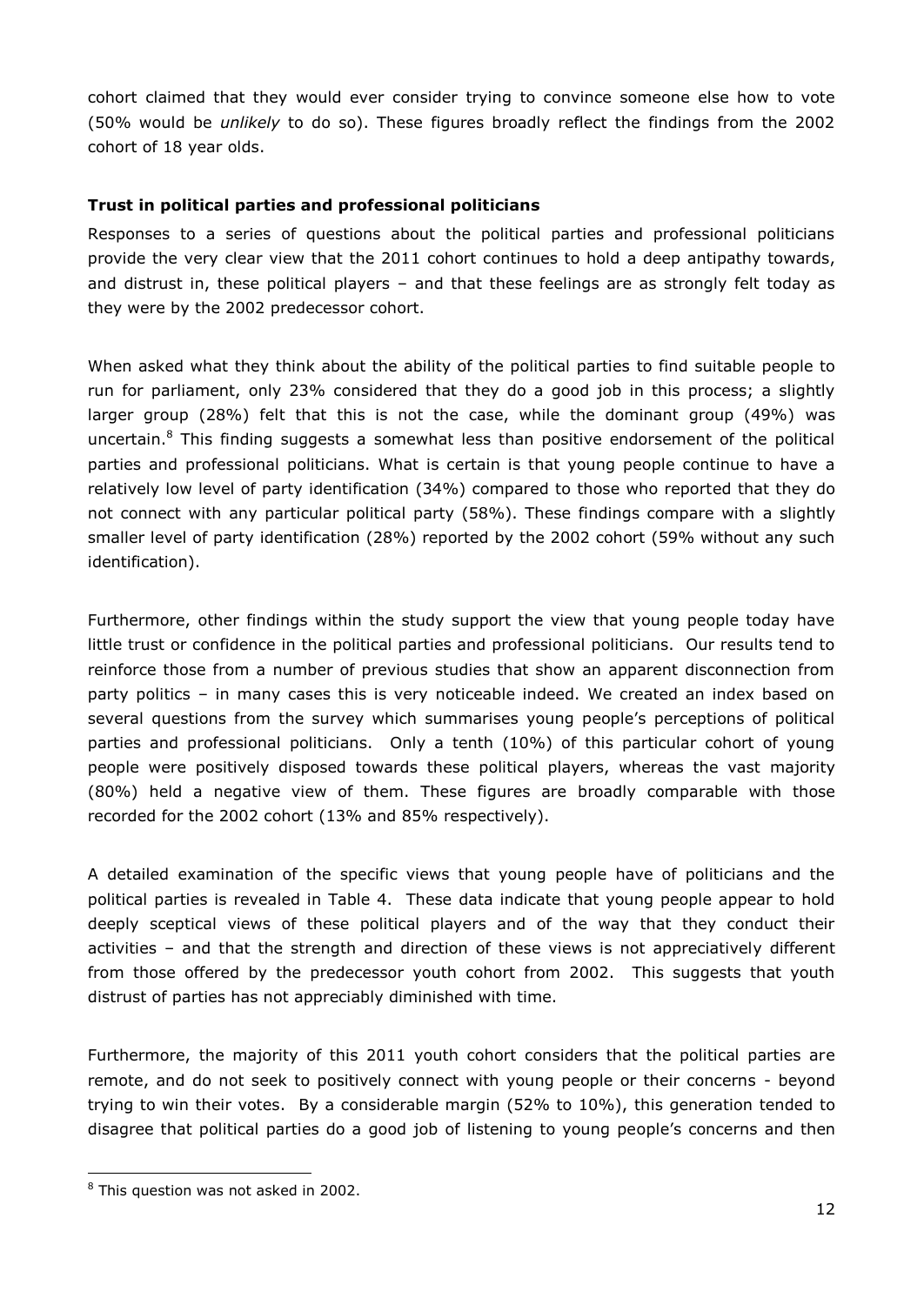responding to them positively. This compares with a somewhat more sceptical view offered by the 2002 cohort (63% to 7%), but nonetheless still suggests a considerable lack of trust by young people in these political players. That finding perhaps reflects another that young people are of the opinion that governments don"t really care what young people like themselves think; while 53% agreed with this statement, only 14% were in disagreement. This represents an increase in young people's scepticism levels over those recorded by their predecessors in 2002 when the equivalent figures were 39% and 26% respectively. Finally, a significant majority of young people also considered that those elected to Parliament soon lose touch with people (62%), and only a fraction dissented (6%) from this doubting view. These findings are broadly in line (if even more negative) with those expressed by the 2002 cohort (59% to 12%). The findings outlined above are perhaps aptly summarised in the general observation offered by young people, that parties are only interested in people"s votes, not in their opinions. Exactly the same proportions of young people in 2011 responded as did their 2002 predecessors, with two thirds in agreement (65%) and only 8% dissenting (14% in 2002).

|                                                                                                                        | Agree  | <b>Disagree</b> |
|------------------------------------------------------------------------------------------------------------------------|--------|-----------------|
|                                                                                                                        | (2002) | (2002)          |
| Political parties are effective organisations for changing the<br>lives of people for the better                       | 21     | 31              |
|                                                                                                                        | (N/A)  | (N/A)           |
| There is often a big difference between what a party<br>promises it will do and what it does when it wins an election. | 75     | 3               |
|                                                                                                                        | (87)   | (3)             |
| Political parties are more interested in winning elections than<br>in governing afterwards.                            | 65     | 9               |
|                                                                                                                        | (69)   | (13)            |
| Political parties do more to divide the country than unite it.                                                         | 47     | 12              |
|                                                                                                                        | (41)   | (24)            |
| My Member of Parliament tries hard to look after the<br>interests of people in my constituency                         | 24     | 17              |
|                                                                                                                        | (N/A)  | (N/A)           |
| In elections, political parties don't tell people about the really<br>important problems facing the country.           | 48     | 17              |
|                                                                                                                        | (50)   | (21)            |
| Political parties aren't interested in the same issues that<br>concern young people.                                   | 64     | $\overline{7}$  |
|                                                                                                                        | (59)   | (10)            |
| The main political parties in Britain don't offer voters real                                                          | 40     | 17              |
| choices in elections because their policies are pretty much all<br>the same                                            | (48)   | (22)            |

Perhaps not surprisingly given the findings above, large majorities of young people report that they lack trust in democratic institutions, as well as those individuals and agencies that inhabit them.<sup>9</sup> There seems to be a somewhat varied view with respect to democratic institutions. Only 15% said that they considered that, on balance, UK governments (past and present) tend to be honest and trustworthy, while the view of the overwhelming majority (66%) was that they were not. We separated out the views of those young people living in Scotland and those in Wales, and analyses reveal that the majority living in each of these countries are broadly

 $9$  These questions were not asked in 2002.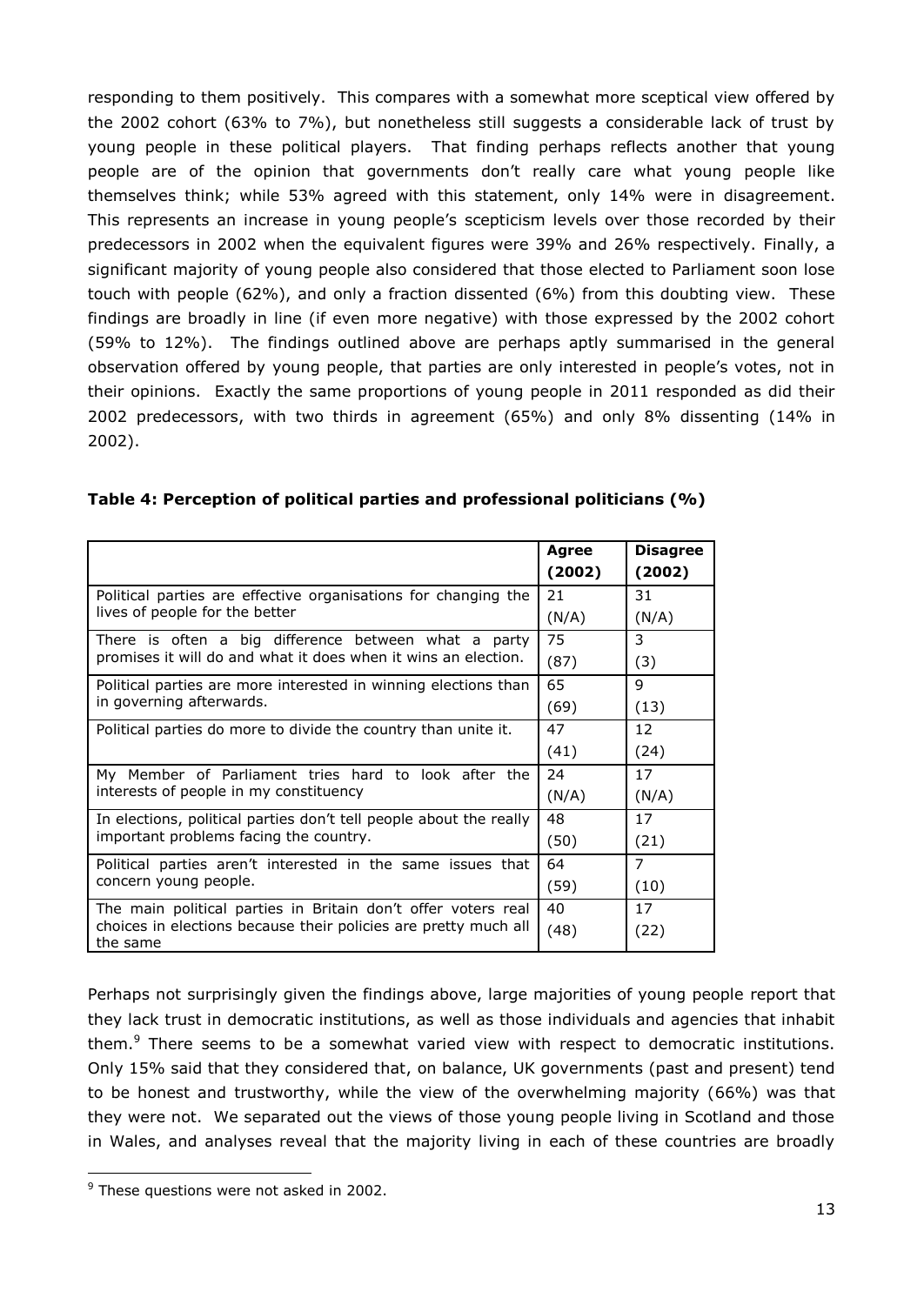positive about their own democratic institutions. Fully 42% of 18 year olds living in Scotland considered the Scottish Parliament to be honest and trustworthy (32% not), while a third of young people living in Wales (36%) felt positive about the Welsh Assembly (19% not). We then asked respondents to indicate the degree of trust that they invested in the political parties and in politicians. As table 5 indicates, young people in Britain are deeply distrustful of these political players who are charged with conducting formal politics on their behalf. Interestingly, they are slightly more sceptical of professional politicians than they are of the political parties, and this may partly reflect the impact of the UK parliamentary expenses scandal which first gained (enduring) prominence as a political issue in May 2009.

## **Table 5: Trust in parties and professional politicians (%)**

| Using a scale from $1 - 5$ where 1 means no trust and 5<br>means a great deal of trust, how much do you trust $[\ldots]$<br>in general? | Some or a<br>great deal<br>of trust | Little or<br>no trust |
|-----------------------------------------------------------------------------------------------------------------------------------------|-------------------------------------|-----------------------|
| Political parties                                                                                                                       | 8                                   | 62                    |
| Politicians                                                                                                                             |                                     | 69                    |

## **Re-connecting young people: The challenge for political parties**

We asked an open question in order to find out what might be done to reverse young people's distrust in, and antipathy towards, the political parties and professional politicians. Figure 2 categorises these open responses, and confirms that there is a widely held belief within this 2011 cohort that the political parties should do more to directly connect with young people, by talking with (7%) and listening to them (16%), by visiting schools, colleges and universities (10%), and by using innovative connection methods such as questionnaires and surveys (10%), holding "Question Time"-style forums, conferences and meetings (7%), and using the Internet, social networking methods (such as Facebook and Twitter) and email (8%). In addition, there is a similarly clear message that political parties and professional politicians should then action young people"s concerns. In particular, by adopting a more young personcentred approach and focus in their political work (6%), by involving young people more in doing so (4%), by championing the issues and concerns of young people (10%), and by delivering on their promises  $(5\%)$ .<sup>10</sup>

Clearly, for young people to be brought back into the democratic fold, political parties will need to reflect seriously on how they approach them in the future.

 $10$  Respondents had the opportunity to mention more than one means of connecting if they wished. Percentages reported represent the proportion of total number of respondents to this question, rather than the total number of responses given.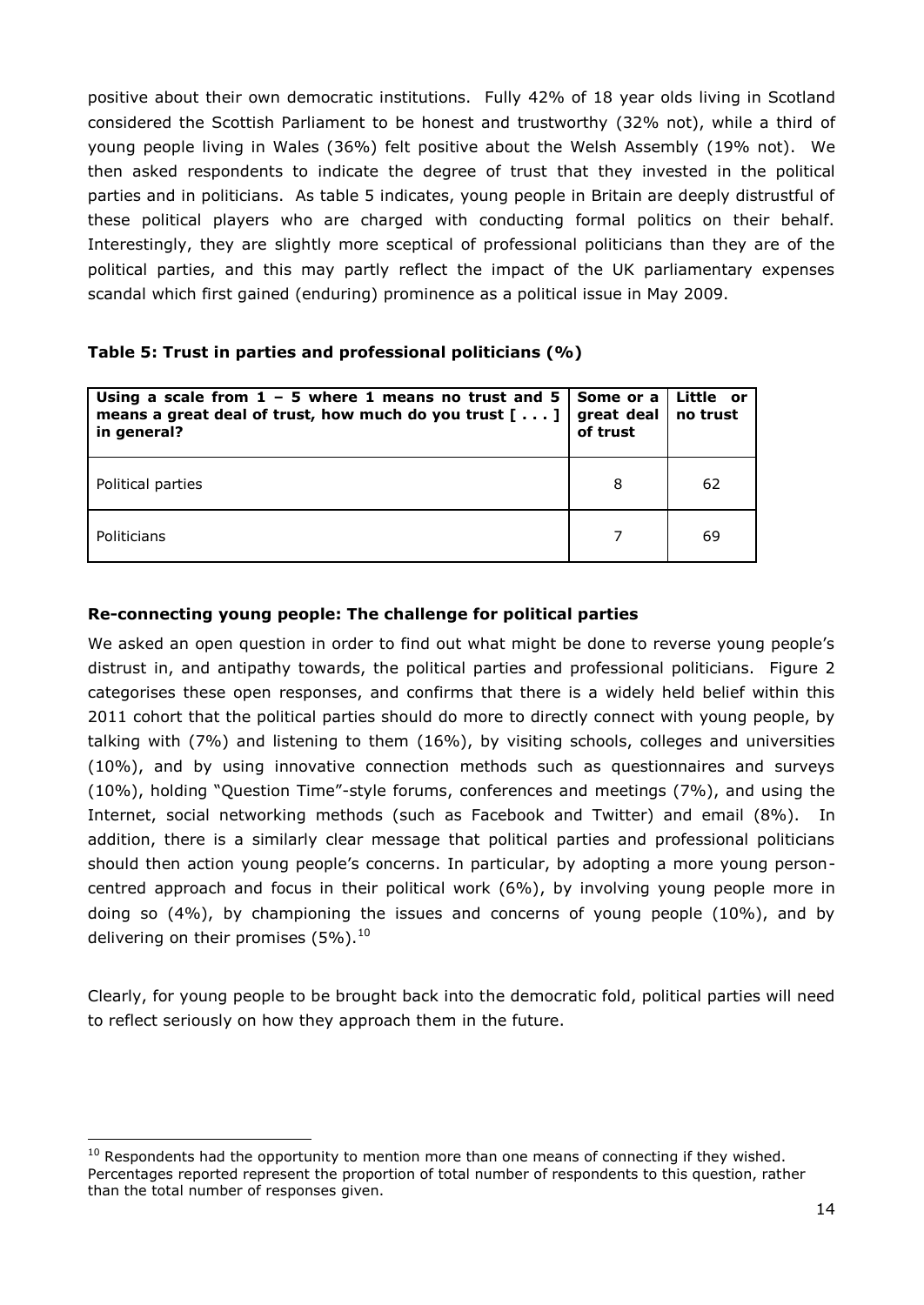# **Figure 2: The challenge for political parties?**



What do you think the political parties could do to better connect with young people?

#### **CONCLUSION**

Contrary to the common stereotype of a politically apathetic generation, all the evidence from our study points towards a group of young people who *are* interested in political affairs. Like their predecessors in 2002, young people in 2011 have an interest in a range of political issues, and have a clear youth agenda. They are also supporters of the idea of representative democracy. Although they are doubtful that the outcomes from elections are positive or can help to bring about effective change in the way that society is governed, they certainly hold an attachment to the general democratic process, and support the broad principle of elections. They do therefore have a civic orientation. Indeed, they would like to play a more active role in the democratic process in the future.

However, they also consider that the political system remains relatively closed to young people like themselves, and believe that there are few opportunities afforded to them to intervene effectively within the political process to help shape the way that decisions are made. Consequently, todays" generation of young people feel relatively powerless, politically - just as did their predecessors a decade previously.

Furthermore, despite their general support for the democratic process, young people's recent experience of their first general election in 2010 has left them feeling somewhat disheartened and frustrated. Indeed, our study has revealed a considerable aversion to formal, professional politics which is as deep as it was for young people in 2002. Politicians are clearly regarded as a group with self-serving interests, in whom attainers today have as little trust today as did their predecessor cohort a decade earlier.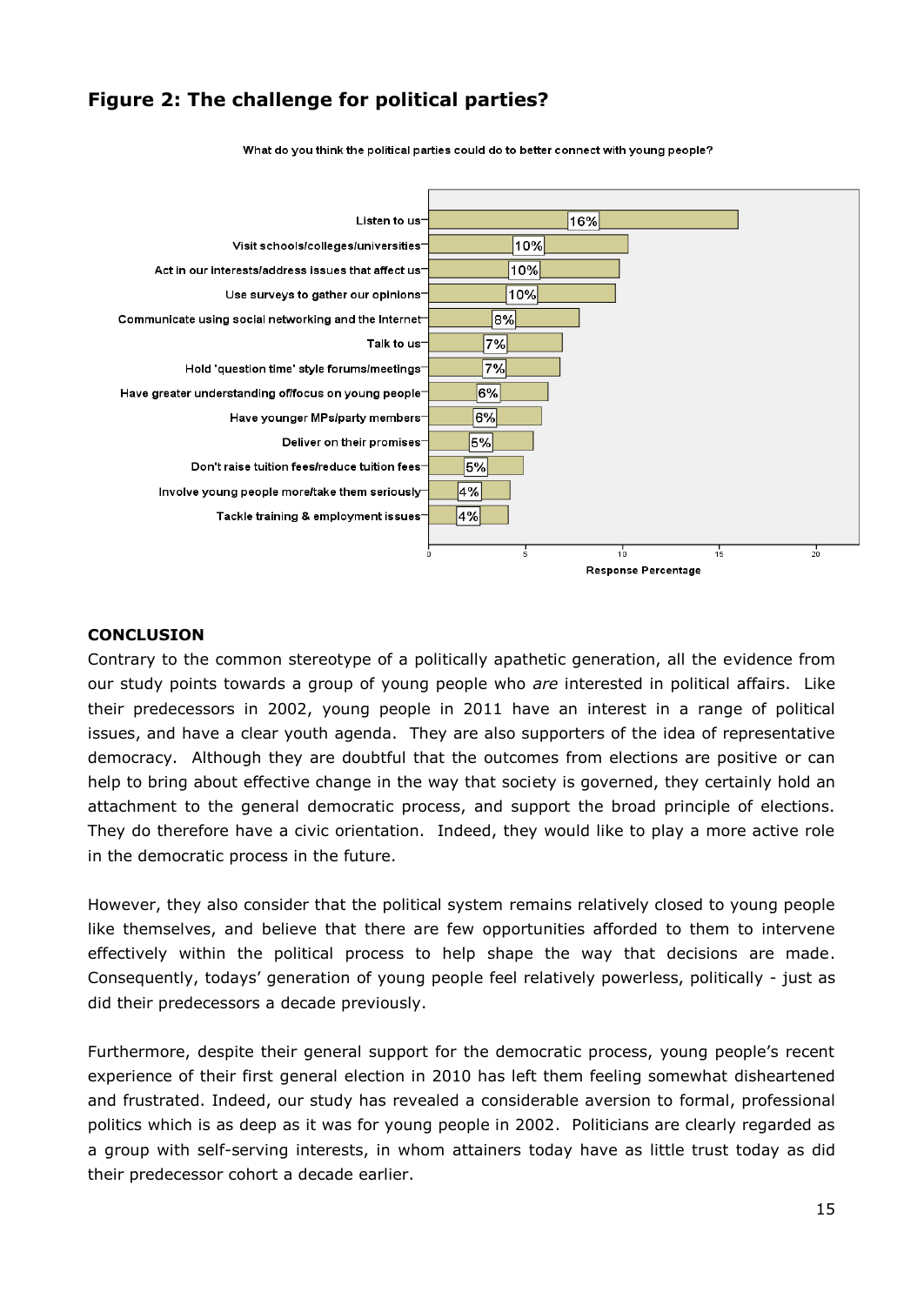The conclusion that we must draw from these findings, is that young people feel considerably disenchanted by their recent experiences of formal politics, and remain relatively disengaged from the political process and from democratic institutions and players. This is despite the considerable political reforms that governments have introduced over the course of the last decade that were ostensibly designed to provide citizens with greater access to the centres of political power, and to increase their influence over the political process.

If young people are to be re-connected to the formal political process, then there is considerable scope for professional politicians to intervene in ways that might help young people to see the potential value in doing so. Certainly, young people would welcome an approach from the political parties and from individual politicians that was direct and clearly prompted by a desire to genuinely articulate and then champion the views and interests of young people. At present, young people feel as if professional politicians are rather cynical in their dealings with ordinary citizens. There is therefore some serious public relations work needed in order for politicians to overcome this distrust and to demonstrate that their intentions in reaching out to connect with people – and young people in particular – are motivated by a sincere and transparent concern to listen to their voices and act upon them accordingly.

In all these respects, today's generation of young people are no different from their youth predecessors of 2002.

#### **REFERENCES**

- Bennett, W.L., (ed.), 2008. *Civic Life Online: Learning How Digital Media Can Engage Youth.* Cambridge, MA: MIT Press.
- Butler, D., and Kavanagh, D. 1997. *The British General Election of 1997.* Hampshire: Macmillan Press.
- Chang, L., and Krosnick, J.A., 2009. National Surveys via RDD Telephone Interviewing Versus the Internet: Comparing Representativeness and Response Quality. *Public Opinion Quartlery.* 73 (4) 641-678.
- Clarke, H., Sanders, D., Stewart, M., Whiteley, P., 2010. *Measuring Turnout – Who Voted in 2010?*. University of Essex and University of Texas at Dallas
- Clarke, H.D., Sanders, D., Stewart, M.C., and Whiteley, P. 2004. *Political Choice in Britain*. Oxford: Oxford University Press.
- Couper, M. P., 2000. Web Surveys: A Review of Issues and Approaches. *Public Opinion Quarterly.* 64 (4) 464-494.
- Electoral Commission and the Hansard Society, 2006. *An audit of political engagement 3.*  London: The Electoral Commission and the Hansard Society.
- Electoral Commission and the Hansard Society, 2007. *An audit of political engagement 4.*  London: The Electoral Commission and the Hansard Society.
- Electoral Commission, 2005. *Election 2005: Turnout, how many, who and why?.* London: The Electoral Commission.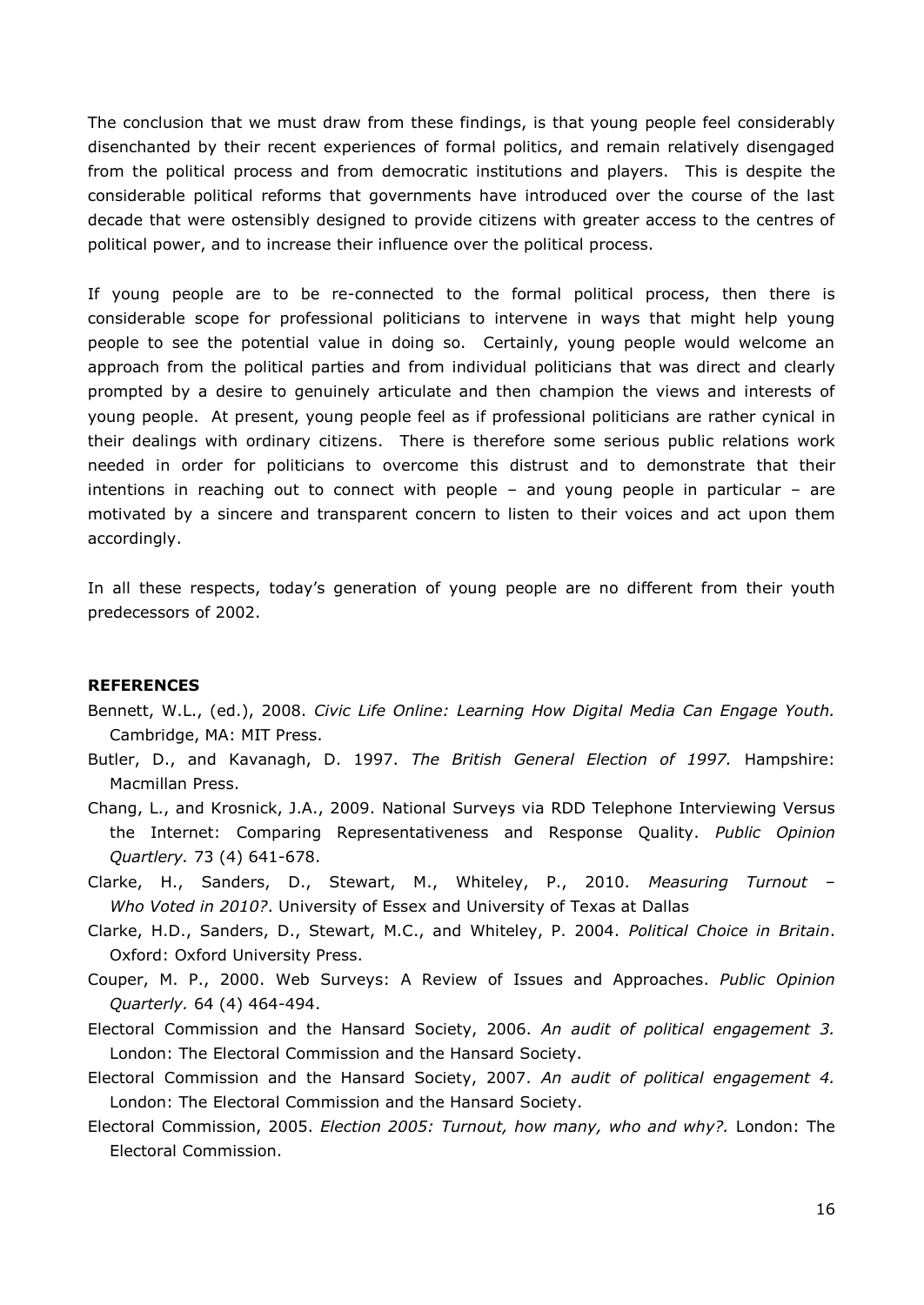- Franklin, B., 2004. *Packaging politics: Political communications in Britain's media democracy*. London: Arnold, Second Edition.
- Henn, M., and Weinstein, M., 2003. *First-time Voters' Attitudes Towards Party Politics in Britain, Project reference R000223598*. Swindon: Economic and Social Research Council.
- Henn, M., and Weinstein, M., 2006. Young people and political (in)activism: Why don"t young people vote?. *Policy and Politics,* 34 (3), 517–34.
- Henn, M., and Weinstein, M., 2006. Young people and political (in)activism: Why don't young people vote?. *Policy and Politics,* 34 (3), 517–34.
- Hewson, C., Yule, P., Laurent, D., Vogel, C., 2002. *Internet Research Methods : A Practical Guide for the Behavioural and Social Sciences*. London: Sage.
- Ipsos MORI 2010. *How Britain Voted in 2010* [Online] Available at: [<http://www.ipsos](http://www.ipsos-mori.com/researchpublications/researcharchive/poll.aspx?oItemId=2613&view=wide)[mori.com/researchpublications/researcharchive/poll.aspx?oItemId=2613&view=wide>](http://www.ipsos-mori.com/researchpublications/researcharchive/poll.aspx?oItemId=2613&view=wide). Accessed 23rd August 2011.
- Jowell, R., and Park, A. 1998. *Young People, Politics and Citizenship: A Disengaged Generation?* London: Citizenship Foundation.
- Kimberlee, R., 2002. Why don"t young people vote at general elections? *Journal of Youth Studies,* 5 (1), 85-97.
- Loader, B.D. (ed.), 2007. *Young Citizens in the Digital Age: Political Engagement, Young People and New Media*. London: Routledge.
- Matthews, H., 2001. Citizenship, youth councils, and young people"s participation. *Journal of Youth Studies*, 4 (3), 299-318
- Ministry of Justice, 2007. *The Governance of Britain*. [Online] Available at: [<http://www.official](http://www.official-documents.gov.uk/document/cm71/7170/7170.pdf)[documents.gov.uk/document/cm71/7170/7170.pdf>](http://www.official-documents.gov.uk/document/cm71/7170/7170.pdf). Accessed 23<sup>rd</sup> August 2011.
- Norris, P., 2003. *Young people and political activism: From the politics of loyalties to the politics of choice?*. Paper presented to the Council of Europe Symposium, "Young people and democratic institutions: From disillusionment to participation', Strasbourg, 27-28 November 2003.
- Office for National Statistics, 2011. *Internet Access: Households and Individuals Quarterly Data – May 2011*. [dataset] Available online at [<http://www.statistics.gov.uk/downloads/theme\\_commerce/internet-users-q1-2011.xls>](http://www.statistics.gov.uk/downloads/theme_commerce/internet-users-q1-2011.xls)
- Park, A. 1995. 'Teenagers and their Politics', in R. Jowell, J. Curtice, L. Brook, and S. Witherspoon, eds., *British Social Attitudes: The 12th Report*, Aldershot: Dartmouth

Accessed 25 August 2011.

- Pattie, C., Seyd, P. and Whiteley, P., 2004. *Citizenship in Britain: Values, participation and democracy*. Cambridge: Cambridge University Press.
- Quintelier, E. 2007. Differences in participation between young and old people. *Contemporary politics,* 13 (2), 165-180.
- Roker, D. and Eden, K., 2002. *"…Doing something": Young people as social actors*. Leicester: National Youth Agency
- Russell, A., Fieldhouse, E., Purdam, K. and Kalra, V., 2002. *Voter engagement and young people.* London: The Electoral Commission.
- Sloam, J., 2007. Rebooting democracy: Youth participation in politics in the UK. *Parliamentary Affairs,* 60 (4), 548-567.